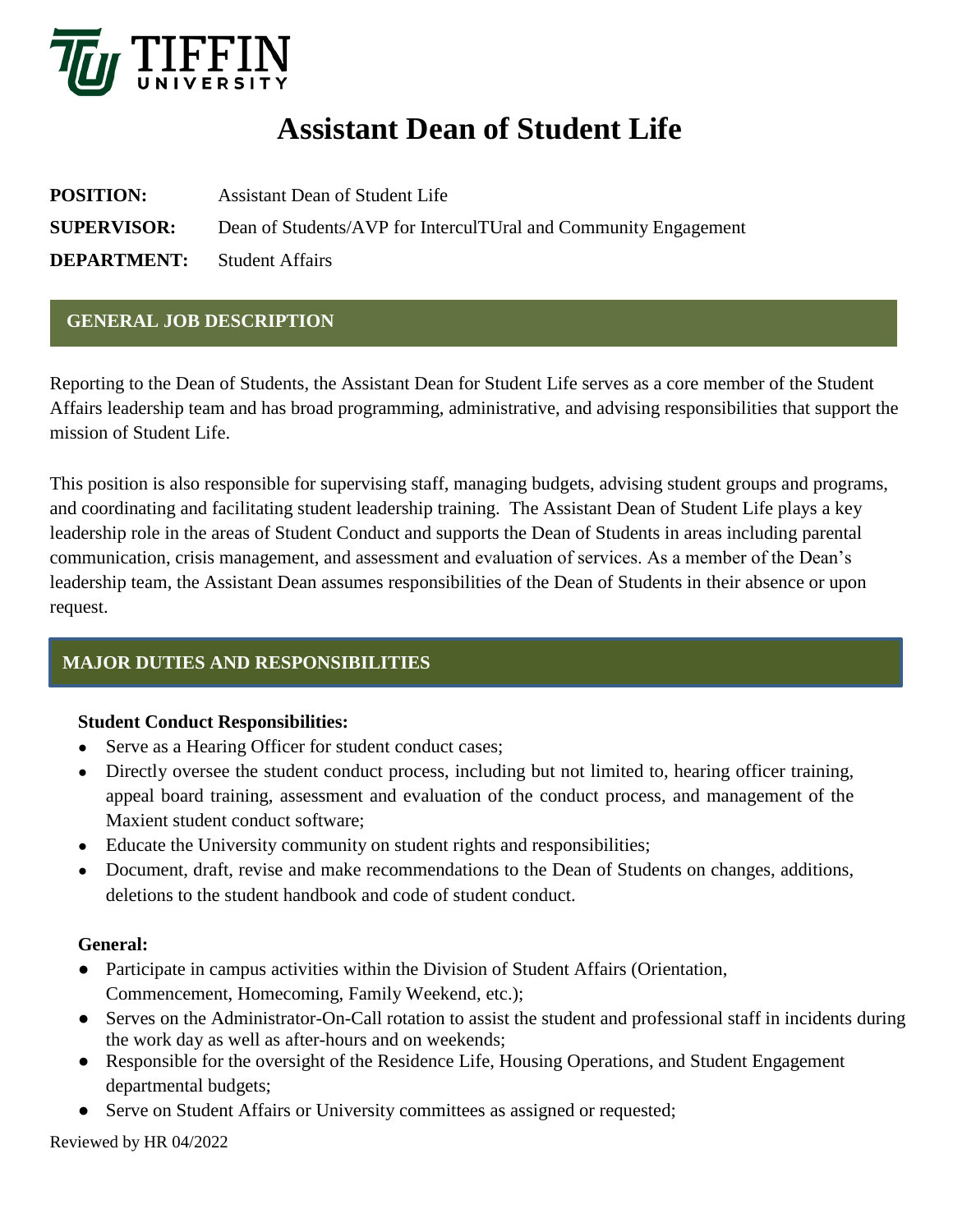

- Advise students and faculty concerning academic policies, degree requirements, and procedures through oral and written communications.
- Instruct and counsel students, faculty, and staff on registration and enrollment policies, academic difficulties, and accommodations for disabilities. Maintain contact with students on leave;
- Coordinate and initiate programs that enhance student academic and professional development, increase retention, and respond to student needs;
- Monitor and advise the activities of student organizations, including supervising and
	- administration of their budgets, fundraising activities, planning for special programs;
- Ensure compliance with University regulations and ensure continuity from year to year;
- Coordinate student assignments on committees;
- Develop and implement strategies and plans in cases of student emergencies;
- Ensure plans are consistent and compliant with other university initiatives;
- Serves as an Administrator-On-Call; and
- Perform other general or specific duties as assigned by the Dean of Students

# **QUALIFICATIONS AND SKILLS**

# *MINIMUM ACCEPTABLE QUALIFICATIONS*

- Master's degree, preferably in College Student Affairs, Higher Education Administration or Guidance and Counseling;
- At least three years post-secondary experience in professional student affairs/student development work;
- Required to live in campus housing;
- Experience in applying student development theories and learning outcomes;
- Demonstrated effectiveness as a culturally competent professional with broad experience interacting with and supporting the needs of a diverse student population;
- A high level of collegiality in working with other student affairs units as well as campus and community constituencies along with the ability to build collaborative relationships characterized by mutual respect, trust, and commitment to shared goals. Integrity, creativity, energy, and decisiveness along with the capacity to engage and inspire others;
- Excellent communication, interpersonal and counseling skills, including conflict resolution skills, and the ability to establish strong working relationships with faculty, staff and others;
- Demonstrated ability to exercise independent, sound, analytical/diagnostic judgments;
- Flexibility to manage complex roles, which require a broad base of knowledge; and
- Excellent computer skills (Microsoft Office Word, Access, PowerPoint and Excel), and database management skills; and
- Assure 24-hour availability of staff for emergency response.